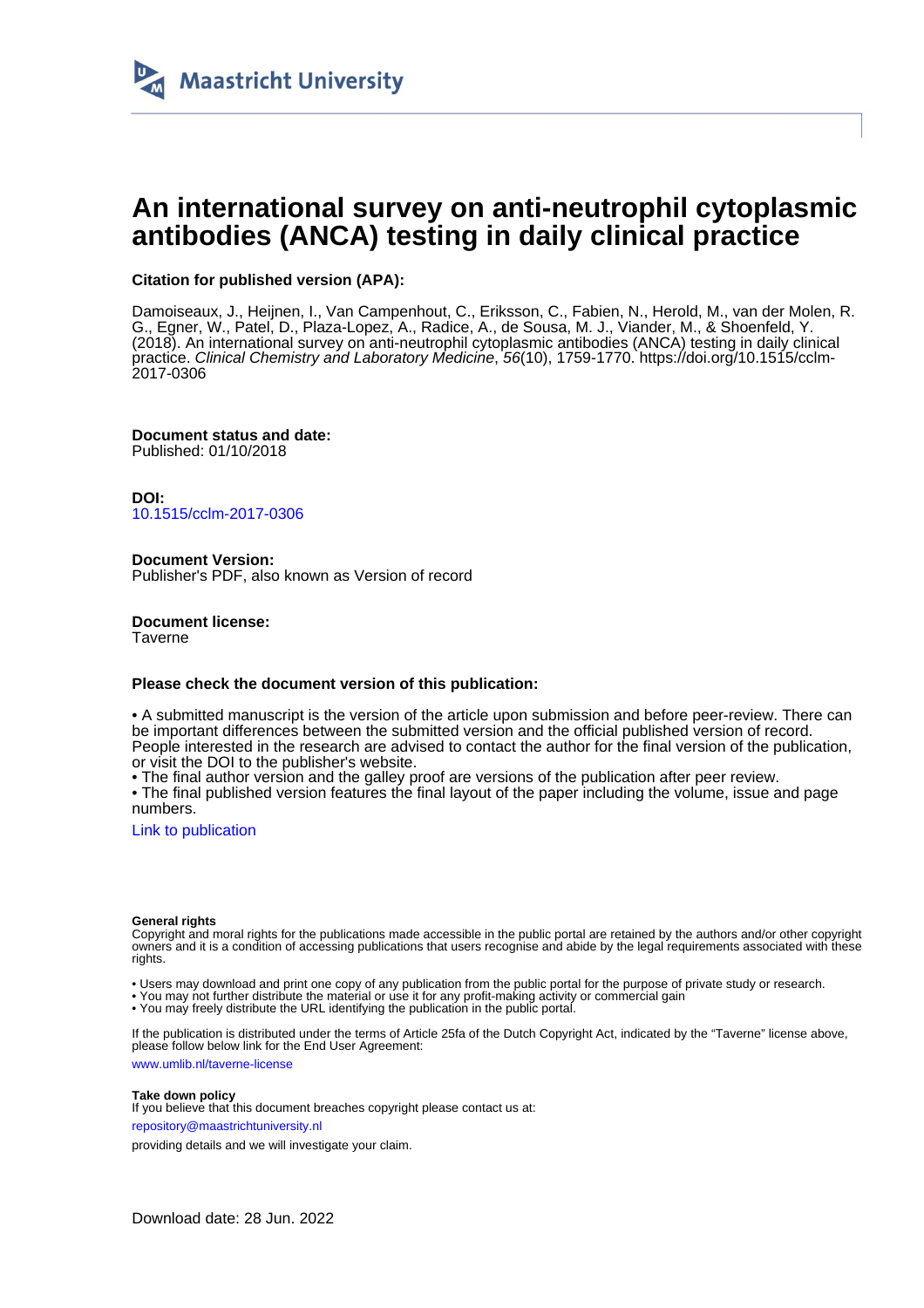Jan Damoiseaux\*, Ingmar Heijnen, Christel Van Campenhout, Catharina Eriksson, Nicole Fabien, Manfred Herold, Renate G. van der Molen, William Egner, Dina Patel, Aresio Plaza-Lopez, Antonella Radice, Marie José Rego de Sousa, Markku Viander and Yehuda Shoenfeld

# **An international survey on anti-neutrophil cytoplasmic antibodies (ANCA) testing in daily clinical practice**

DOI 10.1515/cclm-2017-0306

Received April 7, 2017; accepted May 29, 2017; previously published online July 15, 2017

#### **Abstract**

**Background:** Detection of anti-neutrophil cytoplasmic antibodies (ANCA) is important for the diagnosis of the ANCA-associated vasculitides (AAV). For AAV, especially ANCA directed against myeloperoxidase (MPO) and proteinase 3 (PR3) are most relevant. ANCA with less welldefined specificities may, however, also be detected in other inflammatory and non-inflammatory conditions.

**Methods:** A questionnaire, initiated by the European Autoimmunity Standardisation Initiative (EASI), was used to gather information on methods and testing algorithms used for ANCA in clinical laboratories of 12 European countries (EASI survey).

**Results:** Four hundred and twenty-nine responses were included in the EASI survey analysis which revealed differences within countries and between countries. Laboratories overall were poor in adherence to international consensus on ANCA testing. Substantial variation was observed with respect to the use of ANCA indirect immunofluorescence (IIF) in the algorithm, application

**\*Corresponding author: Jan Damoiseaux,** PhD, Central Diagnostic Laboratory, Maastricht University Medical Center, P. Debyelaan 25, 6229 HX Maastricht, The Netherlands, E-mail: [jan.damoiseaux@mumc.nl](mailto:jan.damoiseaux@mumc.nl) **Ingmar Heijnen:** Medical Immunology, Laboratory Medicine, University Hospital Basel, Basel, Switzerland **Christel Van Campenhout:** Quality of Medical Laboratories, Scientific Institute of Public Health, Brussels, Belgium **Catharina Eriksson:** Department of Clinical Immunology/ Microbiology, Umeå University, Umeå, Sweden **Nicole Fabien:** Department of Immunology, UF Autoimmunity, Hospices Civils de Lyon, CHLS, Pierre-Benite, France **Manfred Herold:** Department of Internal Medicine/Rheumatology unit, Innsbruck Medical University, Innsbruck, Austria **Renate G. van der Molen:** Department of Laboratory Medicine, Laboratory of Medical Immunology, Radboud University Medical Center, Nijmegen, The Netherlands

of distinct methods for MPO- and PR3-ANCA, the daily availability of new ANCA results, and interpretation of test results.

**Conclusions:** Awareness of these differences may stimulate further harmonization and standardization of ANCA testing. This may be promoted by an update of the international ANCA consensus and the introduction of international standards.

**Keywords:** ANCA; myeloperoxidase; proteinase-3; testing algorithm; vasculitis.

# **Introduction**

Laboratory tests for anti-neutrophil cytoplasmic antibodies (ANCA) are used to diagnose and monitor inflammatory activity of the primary systemic small vessel vasculitides, further referred to as ANCA-associated vasculitis (AAV) [1–3]. According to the international consensus statement on testing and reporting of ANCA "ANCA is best demonstrated in AAV by using a combination of indirect immunofluorescence (IIF) on ethanol-fixed neutrophils and enzyme-linked immunosorbent assays (ELISAs) that

Immunochemistry and Allergy, Sheffield Teaching Hospitals NHS Foundation Trust, Sheffield, UK

**Aresio Plaza-Lopez:** Department of Immunology, Hospital Universitario Puerta de Hierro, Majadahonda, Spain

**Antonella Radice:** Microbiology Institute, San Carlo Borromeo Hospital, Milan, Italy – on behalf of the Italian Forum on Autoimmune Disease Research (FIRMA)

**Marie José Rego de Sousa:** Immunopathology and Autoimmunity Department, Centro de Medicina Laboratorial Germano de Sousa, Lisbon, Portugal

**Markku Viander:** Department of Medical Microbiology and Immunology, University of Turku, Turku, Finland

**Yehuda Shoenfeld:** Zabludowicz Center for

Autoimmune Diseases, Sheba Medical Center, Tel-Hashomer, Israel

**William Egner and Dina Patel:** UK NEQAS Immunology,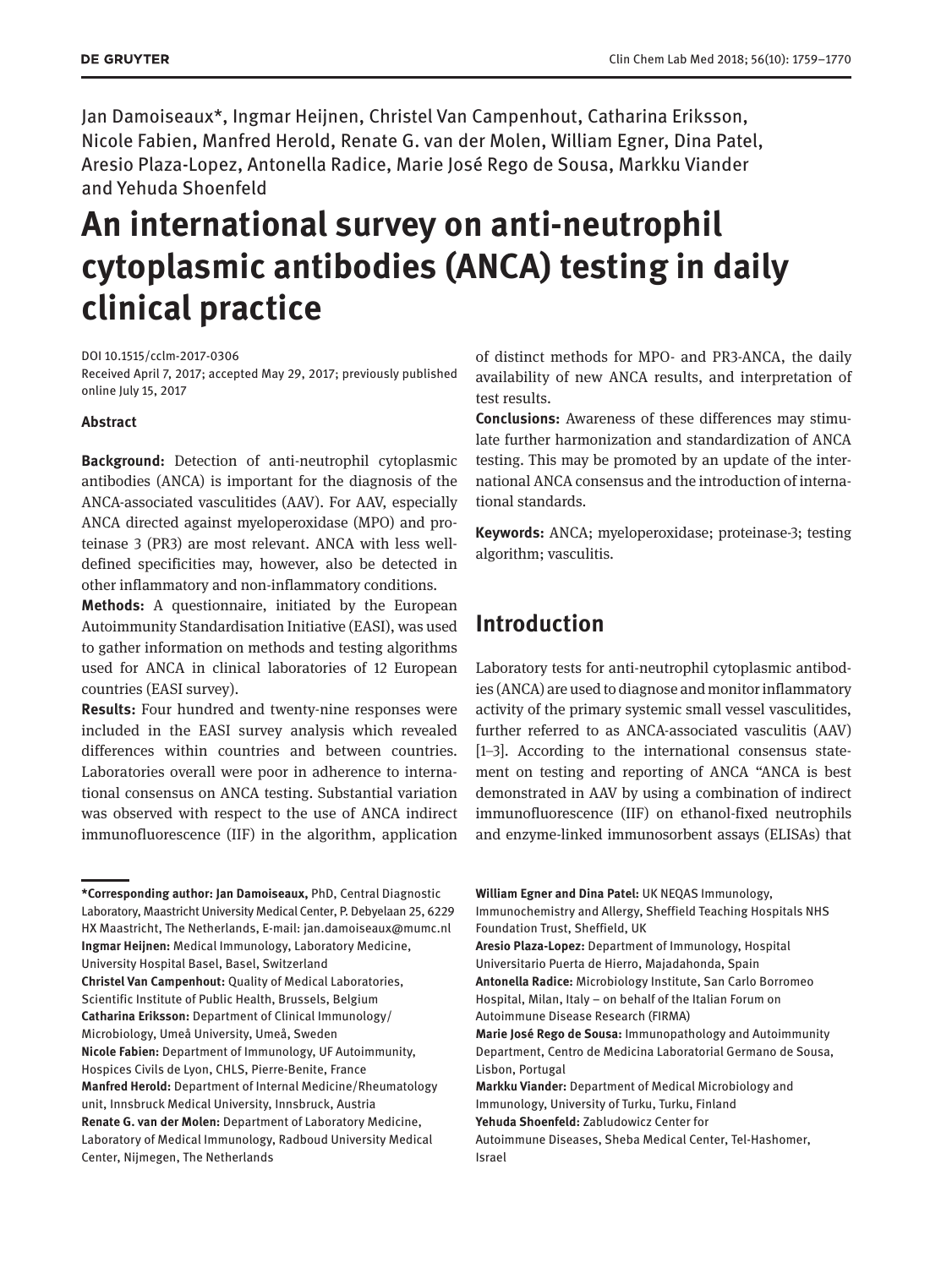detect ANCA specific for proteinase 3 (PR3) or myeloperoxidase (MPO)" [4]. This consensus advocates that serum samples from all new patients with an ANCA request should initially be tested by IIF. Positivity of IIF (i.e. a C-ANCA or P-ANCA fluorescence pattern) in combination with a positive test for PR3- or MPO-ANCA, respectively, is highly specific for AAV [5].

However, ANCA detected by IIF that do not react with PR3 or MPO have been described in many inflammatory and non-inflammatory conditions, such as autoimmune diseases of the gastro-intestinal tract [6, 7] and liver [8], as well as autoimmune rheumatic diseases, infectious diseases and adverse drug reaction [9]. Although the clinical relevance of ANCA detection in these non-AAV conditions is limited, several approaches have been evaluated to increase this relevance. These include the use of alternative IIF fixatives, such as formalin and methanol, and immunoassays for other target antigens, such as elastase and lactoferrin. Altogether, the autoantigens recognized by ANCA in non-AAV remain ill-defined and there is no international consensus on their place in diagnostic algorithms. According to the addendum to the international consensus [10], detection of ANCA against such antigens is not recommended in non-AAV, and – in addition – the use of IIF fixatives other than ethanol is not advocated for routine ANCA testing in case of these clinical conditions.

Since the publication of the international consensus on ANCA testing in 1999 many new detection technologies have become available. These include second (capture technology) and third (anchor technology) generation ELISAs [11–15], but also alternative antigen-specific assays, like addressable laser bead immune-assays (ALBIA) [16–18], chemiluminescent immune-assays (CLIA) [19], fluorescent-enzyme immune-assays (FEIA) [20, 21], dot and line immuno-assays (DIA/LIA) [22], and even IIF [23, 24]. On the one hand, the place of these new techniques in the international consensus testing algorithm is not established and may require revision [25, 26], while on the other hand, the diversification of ANCA test methods may be an additional hurdle for standardization of these assays.

The diversity of the available ANCA IIF substrates, antigen-specific assays and technologies, and variety of test algorithms may result in highly diverse ANCA testing procedures in clinical laboratories which, eventually, may cause variation in outcomes for patients. Therefore, although consensus guidelines have been available for over 15 years, we here aim to evaluate adherence to existing guidance in diagnostic laboratories internationally, in order to identify and address any issues with harmonization. As such, this European Autoimmunity Standardisation Initiative (EASI) study addresses the EASI

aspirations for "standardization of methodology, tests, and interpretation of results" and "harmonization of test algorithms" [27].

# **Materials and methods**

A questionnaire on ANCA testing was first developed for Dutch clinical laboratories by Renate van der Molen (Radboud University Medical Center, Nijmegen), Caroline Roozendaal (University Medical Center Groningen), and Jan Damoiseaux (Maastricht University Medical Center). This questionnaire was distributed to all Dutch laboratories participating in the external quality assessment for ANCA [28]. Next, the questionnaire was translated to English and distributed by national EASI-teams in 11 other European countries. In the UK and Ireland the questionnaire was distributed in collaboration with UK NEQAS. In most countries (Austria, Belgium, Finland, France, Ireland, The Netherlands, Spain, UK) the questionnaire was distributed only to laboratories that were involved in ANCA testing, while in some other countries either all laboratories were contacted without previous knowledge or certainty if ANCA-tests were being performed (Portugal, Sweden, Switzerland), or laboratory specialists known to be potentially involved in ANCA testing were selected (Italy).

In total, the questionnaire consisted of 54 questions in five categories: laboratory organization  $(n=5)$ , ANCA IIF testing  $(n=16)$ , ANCA specificity testing  $(n=11)$ , the algorithm for ANCA testing  $(n=16)$ , and ANCA testing with short turn-around-time (STAT;  $n=6$ ). STAT testing was defined as having results available within 24 h. Data of the participating countries, further referred to as EASI survey, were collected by the national EASI-teams or UK NEQAS. These data were summarized in a standard Excel-file and sent to the coordinator of the study (JD). Since the results of the UK and Ireland were compiled in a single dataset, the results were also combined in the analyses.

The results are reported as absolute numbers, i.e. the number of laboratories, and percentages of either (A) the total number of responding laboratories that perform ANCA testing, or (B) to a subgroup of analysis, as indicated in the text. Non-responders were excluded from the total denominator for each question. Ethical approval: the conducted research is not related to either human or animals use.

## **Results**

## **Response on questionnaire and ANCA workload of participating laboratories**

The data on response and type of participating laboratories per country are summarized in Table 1. In total, the questionnaire was distributed among 628 laboratories in 11 European countries (Italy excluded). In total, 328 laboratories (52.2%) responded. In Sweden  $(n=3)$  and Switzerland  $(n=8)$  some laboratories responded that they do not perform ANCA tests; these responses were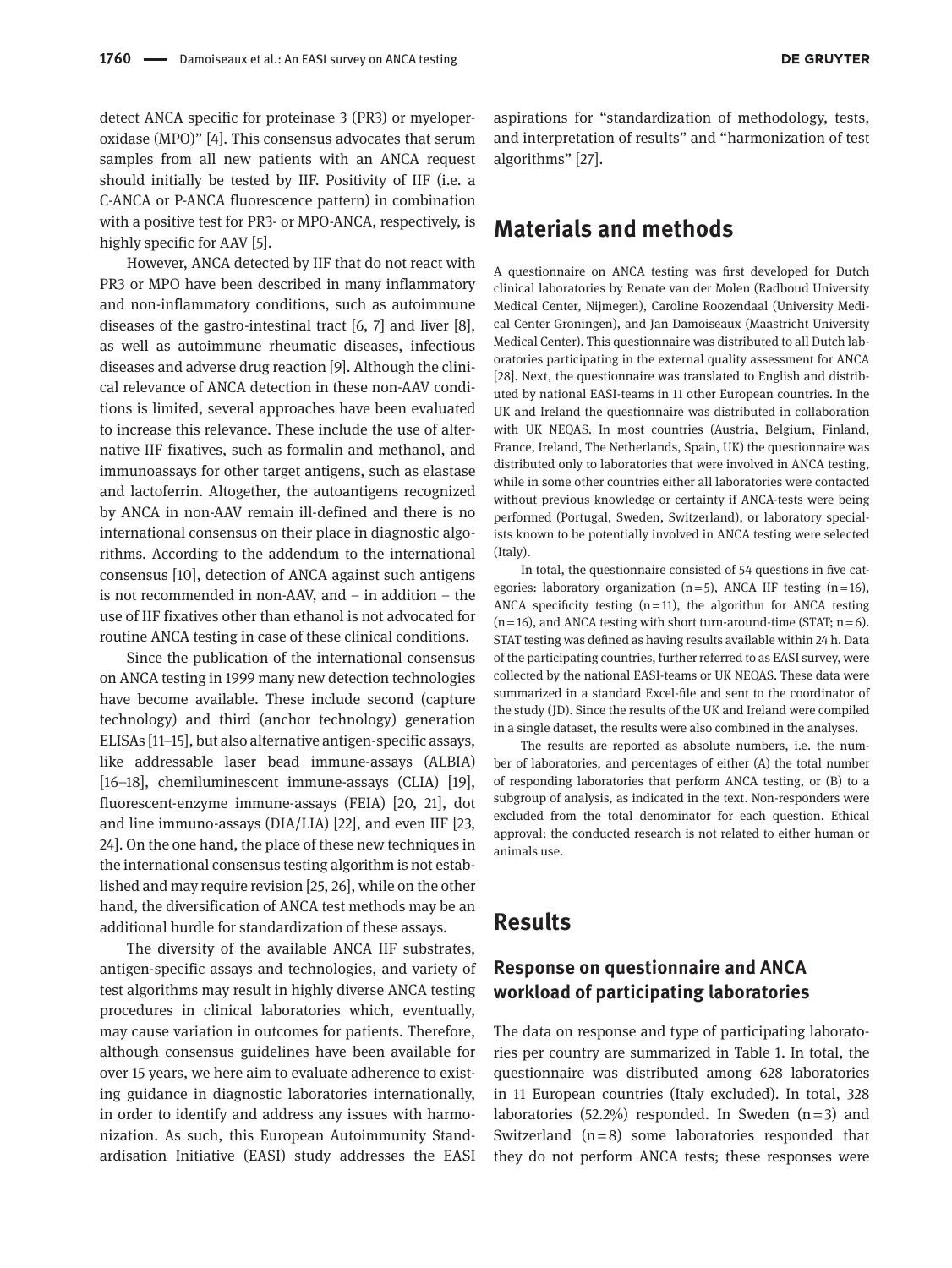|                                                                                                                                                                                                        | Austria                    | <b>Belgium</b>   | Finland      | <b>France</b>    | Italy                           | <b>Netherlands</b> | Portugal          | Spain            | Sweden                                  | <b>Switzerland</b>                     | UK and Ireland          |
|--------------------------------------------------------------------------------------------------------------------------------------------------------------------------------------------------------|----------------------------|------------------|--------------|------------------|---------------------------------|--------------------|-------------------|------------------|-----------------------------------------|----------------------------------------|-------------------------|
| Participation <sup>b</sup><br>-aboratories <sup>a</sup>                                                                                                                                                | 16 (100%)<br>$\frac{6}{1}$ | 84<br>72 (85.7%) | 4 (80%)<br>ь | 62<br>36 (58.1%) | 300 <sup>e</sup><br>145 (48.3%) | 43 (86%)<br>50     | 194<br>34 (17.5%) | 55<br>20 (36.4%) | 22<br>$14(63.6\%)$                      | 44<br>29 (65.9%)                       | 96<br>60 (62.5%)        |
| Organization <sup>c</sup><br>University                                                                                                                                                                | 3(18.8%)                   | 7(9.7%)          | 4 (100%)     | 25 (69.4%)       | $112(37.3\%)$<br>16 (14.7%)     | 8(18.6%)           | 7 (20.6%)         | 17 (85.0%)       | $11 (50\%)$ <sup>e</sup><br>$5(45.5\%)$ | 21 (47.7%) <sup>e</sup><br>$6(28.6\%)$ |                         |
| Non-university                                                                                                                                                                                         | $9(56.3\%)$                | 51 (70.8%)       | Ī            | 6(16.7%)         | 86 (78.9%)                      | $31(72.1\%)$       | $6(47.1\%)$       | $3(15.0\%)$      | $5(45.5\%)$                             | $8(38.1\%)$                            | 51 (87.9%) <sup>e</sup> |
| Private                                                                                                                                                                                                | $4(25.0\%)$                | 14 (19.4%)       | Ï            | $4(11.1\%)$      | $7(6.4\%)$                      | $4(9.3\%)$         | $11(32.4\%)$      |                  | $1(9.1\%)$                              | $7(33.3\%)$                            | 3(5.2%)                 |
| Other                                                                                                                                                                                                  |                            |                  | Ï            | $1(2.8\%)$       |                                 |                    |                   |                  |                                         |                                        | $4(6.9\%)$              |
| # ANCA requests <sup>d</sup>                                                                                                                                                                           |                            |                  |              |                  |                                 |                    |                   |                  |                                         |                                        |                         |
| $\frac{5}{2}$                                                                                                                                                                                          |                            | 10 (13.9%)       | Ī            | $2(5.6\%)$       | 15 (13.8%)                      | 2(4.7%)            | $7(20.6\%)$       | $1(5.0\%)$       |                                         | $2(9.5\%)$                             | 1(1.7%)                 |
| $5 - 15$                                                                                                                                                                                               | $1(6.3\%)$                 | 21 (29.2%)       | Ï            | 6(16.7%)         | 43 (39.4%)                      | 15 (34.9%)         | $8(23.5\%)$       | $2(10.0\%)$      | $3(27.3\%)$                             | 3(14.3%)                               | $2(3.4\%)$              |
| $15 - 30$                                                                                                                                                                                              | 5(31.3%)                   | 18 (25.0%)       |              | 6(16.7%)         | 24 (22.0%)                      | 16 (37.2%)         | 2(5.9%)           | $5(25.0\%)$      | $2(18.2\%)$                             | 3(14.3%)                               | $8(13.8\%)$             |
| $30 - 50$                                                                                                                                                                                              | $4(25.0\%)$                | 13 (18.1%)       | 1(25%)       | $11(30.6\%)$     | $17(15.6\%)$                    | 7(16.3%)           | 5(14.7%)          | 8 (40.0%)        | $3(27.3\%)$                             | $6(28.6\%)$                            | $8(13.8\%)$             |
| >50                                                                                                                                                                                                    | $6(37.5\%)$                | $9(12.5\%)$      | 3(75%)       | 11 (30.6%)       | 10 (9.2%)                       | 3(7.0%)            | 9(26.5%)          | 4 (20.0%)        | 3(27.3%)                                | $6(28.6\%)$                            | 39 (67.2%)              |
| Number of laboratories that were addressed (in Italy® this refers to number of laboratory specialists). Number of laboratories that responded (percentage of laboratories that were addressed);        |                            |                  |              |                  |                                 |                    |                   |                  |                                         |                                        |                         |
| in Italy®33 responses were excluded as being incomplete, contradicting or duplicate responses from the Italian laboratory specialists, while in Sweden® and Switzerland® three and eight labora        |                            |                  |              |                  |                                 |                    |                   |                  |                                         |                                        |                         |
| tories responded that they do not perform ANCA tests, respectively. 'Number of laboratories (percentage of responding laboratories that perform ANCA tests); non-university refers to laborato-        |                            |                  |              |                  |                                 |                    |                   |                  |                                         |                                        |                         |
| ries within hospitals (public or private) not directly associated with a medical university, private refers to laboratories not directly associated with a hospital. In the UK® no distinction is made |                            |                  |              |                  |                                 |                    |                   |                  |                                         |                                        |                         |

Table 1: Response on questionnaire and type of participating laboratory per country. **Table 1:** Response on questionnaire and type of participating laboratory per country.

between public hospital laboratories which have University or NHS employers, although most major hospitals are associated with a University. dNumber of ANCA requests per week (percentage

between public hospital laboratories which have University or NHS employers, although most major hospitals are associated with a University. 'Number of ANCA requests per week (percentage

of responding laboratories that perform ANCA tests).

of responding laboratories that perform ANCA tests).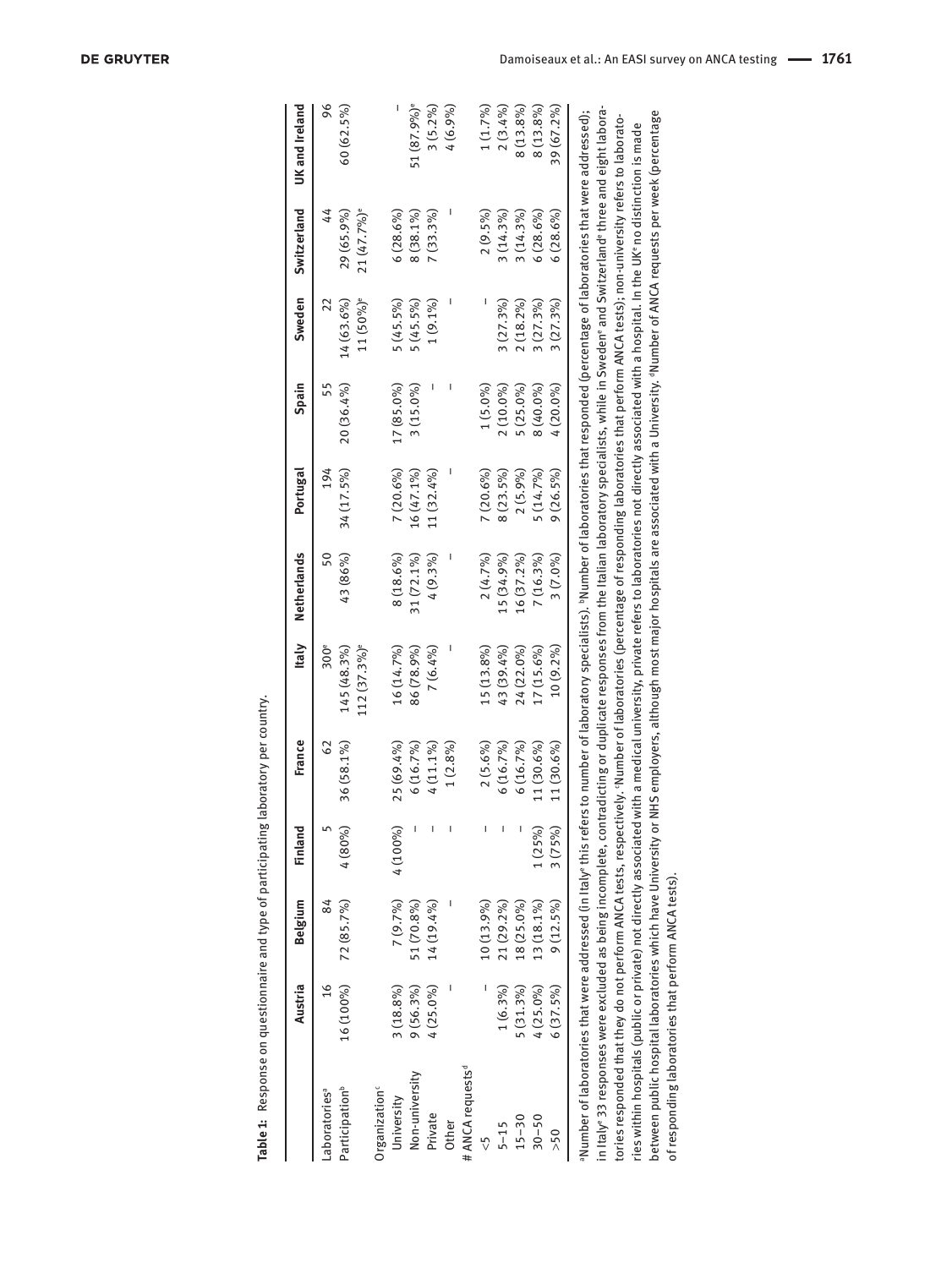excluded from further analyses. In Italy, the questionnaire was distributed to laboratory specialists supposed to be involved in ANCA testing (n = 300). In total, 145 Italian laboratory specialists (48.3%) responded. Thirty-three Italian responses were not included because some laboratory specialists answered only a few questions, some reported contrasting results, and some responded twice. Altogether, 429 responses were included in the analyses (Figure 1).

The workload of laboratories was very variable. In Finland a relatively large weekly number of ANCA requests are reported by the large university laboratories. Many of the participating laboratories in the UK/Ireland  $(n=39;$ 67.2%) also received high numbers (>50) of weekly ANCA requests (Table 1). In Belgium  $(n=31; 43.1\%)$ , Italy  $(n=58;$ 43.2%), The Netherlands  $(n=17; 39.6%)$ , and Portugal



**Figure 1:** Schematic overview of questionnaire distribution, response, inclusion and analysis.

1 Initially, Italy was excluded from the data of the EASI survey, because 2 Italy addressed laboratory specialists instead of laboratories. Finally, the results were combined for analysis in the total EASI survey. 3 Exclusion is based on ANCA testing not being performed in the respective laboratories, <sup>4</sup>or based on incomplete, contradicting, or duplicate responses from Italian laboratory specialists.

 $(n=15; 44.1%)$  many participating laboratories reported a relatively low number  $(\leq15)$  of weekly ANCA requests.

## **ANCA testing by indirect immunofluorescence**

Three hundred and thirty-four of the 429 responding laboratories (77.9%) performed ANCA IIF on ethanol-fixed neutrophils (Table 2). This is not the case in >20% of the participating laboratories in Austria ( $n=8$ ; 50.0%), Italy  $(n=27; 25.0\%)$ , The Netherlands  $(n=9; 20.9\%)$ , Portugal  $(n=16; 47.1\%)$ , and Sweden  $(n=7; 63.6\%)$ . In total 221 laboratories (66.2% of laboratories that use ANCA IIF) also perform ANCA on formalin-fixed neutrophils. Particularly in Sweden ( $n=0$ ; 0%) and UK/Ireland (14.9%) formalin-fixed slides are not or hardly used at all. The majority of the laboratories ( $n = 122$ ; 55.2%) that additionally perform ANCA IIF on formalin-fixed slides use this strategy for all ANCA requests. Most of the other laboratories  $(n=83; 37.6%)$  restrict this to samples that are positive on ethanol-fixed slides (either all positives or pattern dependent). Of the remaining 17 laboratories few laboratories  $(n=5)$  utilize formalin-fixed slides only for requests for gastroenterologic diseases and the other laboratories  $(n=12)$  for miscellaneous reasons (not specified in the questionnaires).

As recommended at the First International ANCA Workshop [29], the majority of the participating laboratories used 1:20 serum dilution for ANCA IIF screening. In The Netherlands a 1:16 screening dilution is used by 7 laboratories (20.6%). Only half of the EASI survey responding laboratories consistently perform titrations  $(n=165;$ 50.0%). However, this appeared very heterogeneous in the different European countries, varying from <25% in Spain  $(n=4; 20%)$  and UK/Ireland  $(n=12; 23.5%)$  to 100% in Austria ( $n = 8$ ) and Finland ( $n = 4$ ).

Distinction of ANCA IIF patterns, on the other hand, is consistently performed by nearly all participating laboratories that perform ANCA IIF testing (n = 321; 96.1%). Basically all these laboratories report C-ANCA and P-ANCA patterns, while about 80% and 15% of the laboratories report atypical ANCA and other ANCA patterns, respectively. The definitions used for P-ANCA and atypical ANCA, however, are very diverse (Table 3).

## **Antigen-specific ANCA testing**

According to the international consensus on ANCA testing, specificity for MPO and PR3 should be tested by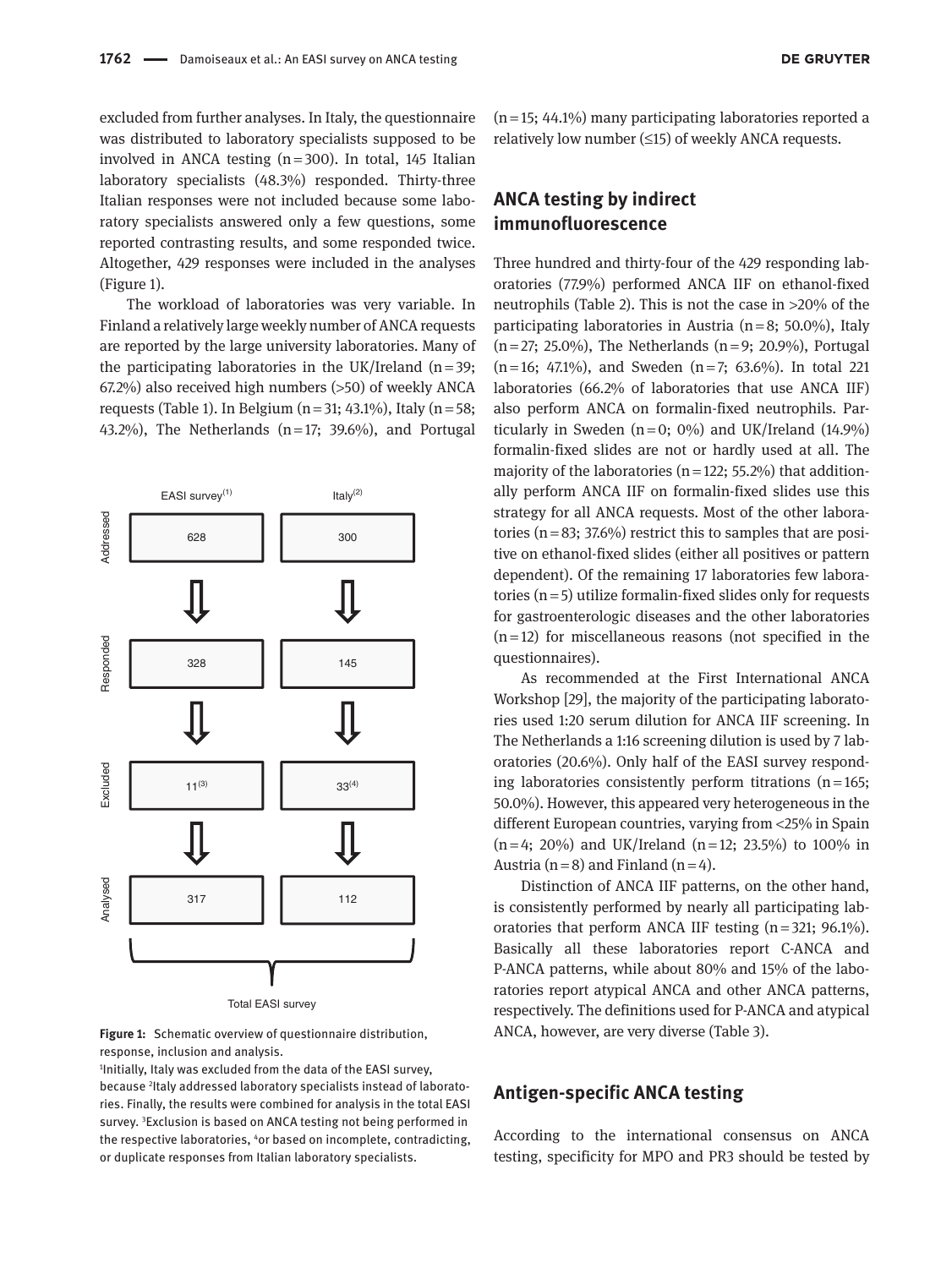|                                                                                                                                                                                                                                                                                                                                                                                               | Austria     | Belgium     | Finlan   | France      |            | Italy Netherlands | Portugal     | Spain       | Sweden    | Switzerland | UK and Ireland |
|-----------------------------------------------------------------------------------------------------------------------------------------------------------------------------------------------------------------------------------------------------------------------------------------------------------------------------------------------------------------------------------------------|-------------|-------------|----------|-------------|------------|-------------------|--------------|-------------|-----------|-------------|----------------|
| ANCA IIF (EtOH) <sup>®</sup>                                                                                                                                                                                                                                                                                                                                                                  | $8(50.0\%)$ | 60 (83.3%)  | 4 (100%) | 35 (97.2%)  | 81 (75.0%) | 34 (79.1%)        | 18 (52.9%)   | 20 (100%)   | 4 (36.4%) | 19 (90.5%)  | 51 (86.4%)     |
| ANCA IIF (Form) <sup>b</sup>                                                                                                                                                                                                                                                                                                                                                                  | 8 (100%)    | 50 (83.3%)  | 2(50%    | 23 (65.7%)  | 59 (72.8%) | 23 (67.6%)        | 15 (83.3%)   | 17 (85.0%)  | $0(0\%)$  | 17 (89.5%)  | 7(13.7%)       |
| Screening dilution <sup>c</sup>                                                                                                                                                                                                                                                                                                                                                               |             |             |          |             |            |                   |              |             |           |             |                |
| 1/10                                                                                                                                                                                                                                                                                                                                                                                          | $2(25.0\%)$ | $9(15.0\%)$ |          | $4(11.4\%)$ | 29 (37.7%) | 5(14.7%)          | 7(38.9%)     | 4(20.0%)    |           | 1(5.3%)     | 7(13.7%)       |
| 1/16                                                                                                                                                                                                                                                                                                                                                                                          |             |             |          |             |            | 7(20.6%)          |              |             |           |             |                |
| 1/20                                                                                                                                                                                                                                                                                                                                                                                          | 5 (62.5%)   | 31 (51.7%)  | 4(100%)  | 25 (71.4%)  | 46 (59.7%) | 18 (52.9%)        | $10(55.6\%)$ | 14 (70.0%)  | 2 (50.0%) | 12 (63.2%)  | 32 (62.7%)     |
| 1/40                                                                                                                                                                                                                                                                                                                                                                                          | $(12.5\%)$  | 20 (33.3%)  |          | 3(8.6%)     |            | 4(11.8%)          | $1(5.6\%)$   | $2(10.0\%)$ |           | 6(31.6%)    | $9(17.6\%)$    |
| itration <sup>c</sup>                                                                                                                                                                                                                                                                                                                                                                         | 8 (100%)    | 40 (66.7%)  | 4 (100%) | 23 (65.7%)  | 30 (39.0%) | 19 (55.9%)        | 7(38.9%)     | 4 (20.0%)   | 2 (50.0%) | 16 (84.2%)  | $12(23.5\%)$   |
| Pattern typing <sup>c</sup>                                                                                                                                                                                                                                                                                                                                                                   | 8 (100%)    | 60 (100%)   | 4(100%   | 34 (97.1%)  | 73 (94.8%) | 32 (94.1%)        | 18 (100%)    | 19 (95.0%)  | 4 (100%)  | 19 (100%)   | 50 (98.0%)     |
| Number of laboratories that perform ANCA by IIF on ethanol-fixed neutrophils (percentage of laboratories that responded). "Number of laboratories that perform ANCA by IIF on formalin-fixed<br>neutrophils (percentage of laboratories that perform ANCA by IIF on ethanol-fixed neutrophils). 'Number of laboratories (percentage of laboratories that perform ANCA by IIF on ethanol-fixed |             |             |          |             |            |                   |              |             |           |             |                |
| neutrophils); in case of the screening dilution percentages may not add-up to 100% because some laboratories use other starting dilutions for ANCA screening.                                                                                                                                                                                                                                 |             |             |          |             |            |                   |              |             |           |             |                |

Table 2: ANCA detection by indirect immunofluorescence

ANCA detection by indirect immunofluorescence.

ELISA [4]. In recent years, many different ELISA methods as well as alternative immuno-assays have become availa ble. The assays used for detection of MPO- and PR3-ANCA in the different countries are summarized in Figure 2. In general, individual laboratories used the same method for MPO- and PR3-ANCA. Capture ELISAs, however, were slightly more prevalent for detection of PR3-ANCA than MPO-ANCA in Belgium, The Netherlands, Spain, and Switzerland. In Portugal some participating laboratories  $(n=5; 14.7%)$  reported that they do not perform antigenspecific assays. In general, these laboratories use an external laboratory for antigen-specific ANCA testing.

Some technologies are remarkably linked to specific countries: ALBIA is very prevalent in French laboratories  $(n=10; 27.8\%)$ , DIA/LIA are particularly used in Belgium  $(n=16; 22.2%)$  and France  $(n=6; 16.7%)$ , while the category "other" in Italy (n  = 22; 22.2%) is predominantly represented by CLIA. The majority of the participating laboratories report MPO- and PR3-ANCA in a quantitative way (82.1%). This ranges from 68.8% (n  = 11; Austria) and 69.6% (n = 48; Belgium) to 100% (n = 4; Finland).

Besides testing for MPO- and PR3-ANCA, laboratories may also offer the possibility to analyze if autoantibod ies to other ANCA specificities (azurocidin, bactericidal/ permeability increasing protein, cathepsin G, elastase, lactoferrin, lysozyme, etc.) are present in a patient. These kind of tests are available in a minority of the laboratories participating in the EASI survey (n  = 50; 13.0%).

## **ANCA testing algorithm**

Analysis of the responses about the ANCA testing algo rithm is provided in Figure 3A. Overall, about half of the laboratories ( $n = 202$ ; 53.2%), follow the minimal requirements of the international consensus, i.e. screening by IIF and if positive antigen-specific immuno-assays for both MPO- and PR3-ANCA [4]. A minority of laboratories (n  = 22; 5.8%) only test for either MPO- or PR3-ANCA, based on the staining pattern observed in IIF. The optimal consensus algorithm [4], both IIF and antigen-specific immunoassays on all samples, is executed in only 16.8% of the laboratories  $(n=64)$ . As noted above, about 20% of the participating laboratories do not use IIF in their algorithm. A minority of laboratories ( $n = 17$ ; 4.5%) have reversed the sequence of testing compared to the international consen sus: they screen by antigen-specific immuno-assays and perform IIF only on the positive samples. Significant het erogeneity in testing algorithms within and between Euro pean countries is evident in Figure 3A. Only in Finland  $(n=4)$  the testing algorithm is completely harmonized in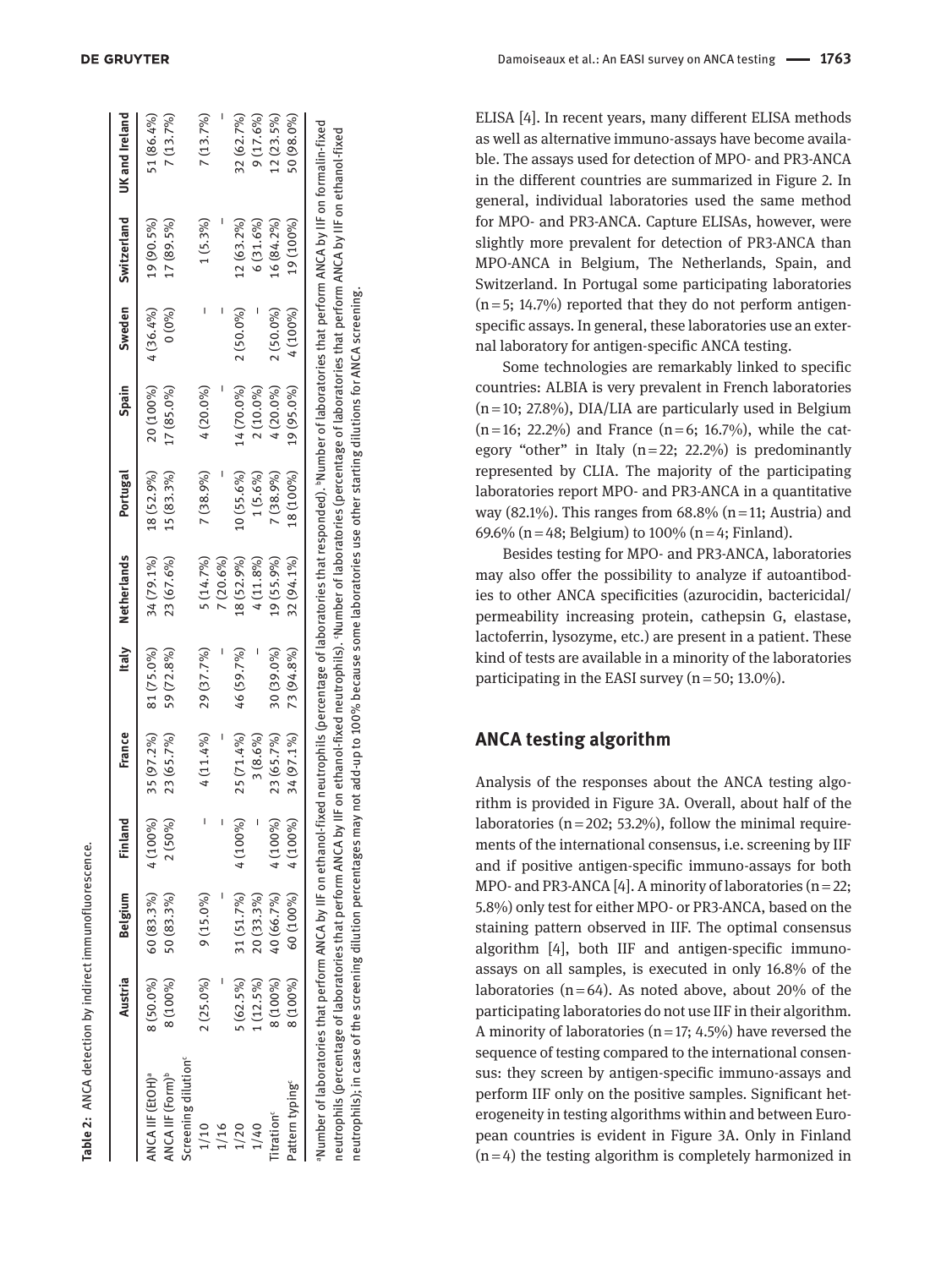#### **Table 3:** Definitions of ANCA patterns.

#### P-ANCA

Consensus:<sup>a</sup> perinuclear fluorescence, with or without nuclear extension

Alternatives:<sup>b</sup>

- Perinuclear fluorescence with nuclear extension on ethanol-fixed neutrophils (i.e. excluding X-ANCA)
- Perinuclear fluorescence, with or without nuclear extension on ethanol-fixed neutrophils and MPO-ANCA in antigen-specific immunoassay
- – Perinuclear fluorescence, with or without nuclear extension on ethanol-fixed neutrophils and classic granular cytoplasmic fluorescence with central or interlobular accentuation on formalin-fixed neutrophils
- – Perinuclear fluorescence, with or without nuclear extension on ethanol-fixed neutrophils, classic granular cytoplasmic fluorescence with central or interlobular accentuation on formalin-fixed neutrophils, and MPO-ANCA in antigen-specific immunoassays

#### Atypical ANCA

Consensus:<sup>a</sup> all neutrophil-specific IIF reactivity other than C-ANCA, atypical C-ANCA, or P-ANCA; most commonly a combination of cytoplasmic and perinuclear fluorescence

Alternatives:<sup>b</sup>

- Perinuclear fluorescence without nuclear extension on ethanol-fixed neutrophils (also referred to as X-ANCA)
- Perinuclear fluorescence, with or without nuclear extension on ethanol-fixed neutrophils and negative on formalin-fixed neutrophils
- Any neutrophil-specific IIF reactivity on ethanol-fixed neutrophils and negative on formalin-fixed neutrophils
- Any neutrophil-specific IIF reactivity that is not confirmed as MPO- and/or PR3-ANCA in antigen-specific immunoassays
- – Diffuse homogeneous cytoplasmic fluorescence without typical interlobular accentuation on ethanol-fixed neutrophils (i.e. consensus definition of atypical C-ANCA)
- Antinuclear antibody reactivity

ªConsensus patterns are defined on IIF reactivity on ethanol-fixed neutrophils. ʰOnly most prevalent alternatives are listed. In some countries also reactivity on methanol-fixed neutrophils is included in the definition. In general, antinuclear antibody interference is to be excluded.



**Figure 2:** Methods used for the detection of MPO-ANCA (A) and PR3- ANCA (B) as reported by the participating laboratories in different European countries.

Note that laboratories may use more than one method for antigenspecific ANCA detection; therefore total percentage may exceed 100%. the participating laboratories, i.e. they all use the optimal consensus algorithm.

As AAV patients benefit from an early diagnosis, we surveyed rapid reporting (STAT) of ANCA testing, defined as having results available within 24 h of requesting. The majority of laboratories recognized both pulmonary alveolar hemorrhage and rapidly progressive glomerulonephritis as the most relevant clinical manifestation warranting STAT ANCA testing. However, one third (n = 125; 30.7%) of the laboratories participating in the EASI-survey do not offer such STAT ANCA testing (Figure 3B). This is most apparent in Austria ( $n=8$ ; 50.0%), Belgium ( $n=32$ ; 44.4%), Italy (n = 46; 56.1%), and Portugal (n = 22; 64.7%). In addition, many laboratories ( $n = 158$ ; 38.8%) do not offer this STAT service during the weekend. This is explicitly the case in Finland (n = 3; 75.0%), France (n = 32; 88.9%), and Spain ( $n = 15$ ; 75.0%). Only 13% ( $n = 53$ ) of EASI-survey respondents offered rapid testing including the weekend. All laboratories that offer STAT testing use antigen-specific immuno-assays for both MPO- and PR3-ANCA. In the laboratories participating in the EASI survey about half of the laboratories additionally test by IIF  $(n=122; 57.8\%)$ and for anti-glomerular basement membrane (GBM) antibodies ( $n = 115$ ; 54.5%).

If a patient is diagnosed as suffering from AAV, follow-up testing is to be performed with the ANCA specificity that was originally positive. The assay(s) used for follow-up of MPO- and PR3-ANCA patients is illustrated in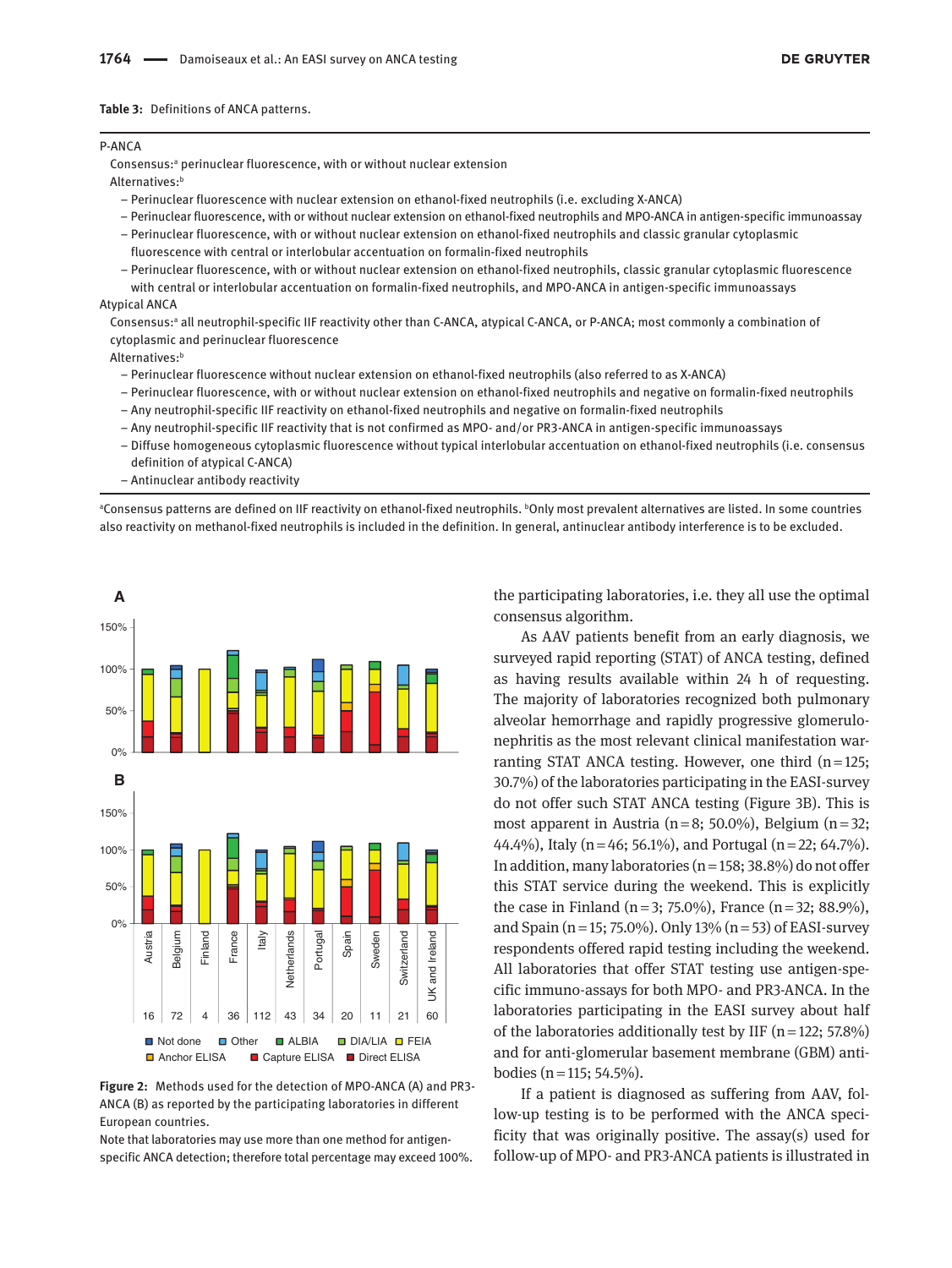

**Figure 3:** ANCA testing procedures as reported by the participating laboratories in different European countries. The ANCA testing algorithms (A) include: #1 screening by IIF and if positive testing for both MPO- and PR3-ANCA (\*minimal consensus requirement), #2 screening by IIF and if positive, depending on the pattern, testing for either MPO- or PR3-ANCA, #3 testing all samples by IIF as well as MPO- and PR3-ANCA (\*\*optimal consensus requirement), #4 MPO- and PR3-ANCA without IIF, #5 MPO- and PR3-ANCA and if positive also IIF, #6 other. Panel B represents the availability of STAT ANCA testing; panel C illustrates the possibility to discriminate ANCA requests from the gastroenterology department and to what extend this has consequences for the ANCA testing strategy.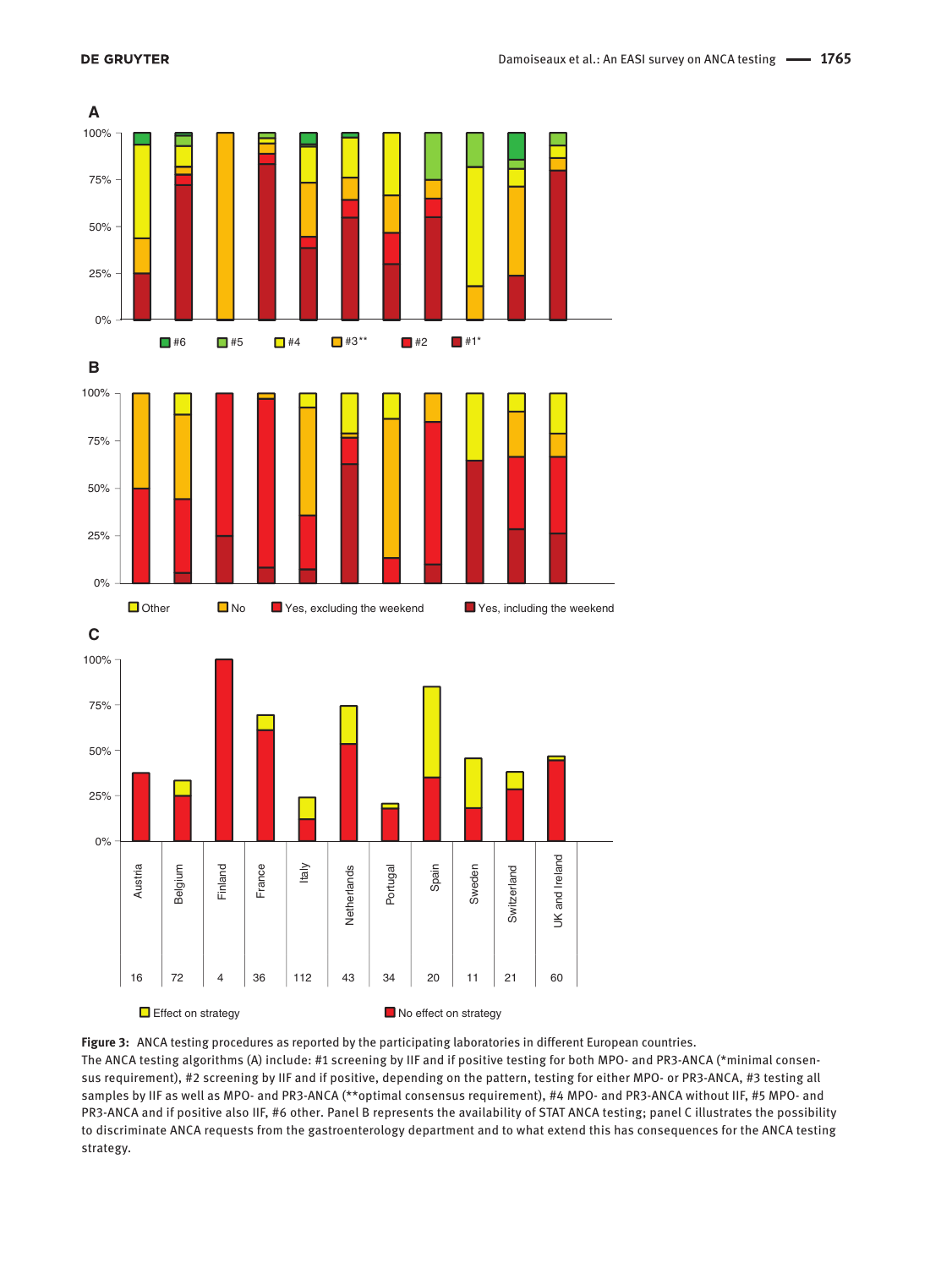Figure 4. Only very few participating laboratories  $(<5%)$ do not perform antigen-specific immunoassays for followup, but use IIF testing instead. About 2/3 of the laboratories always use IIF next to the ANCA specificity initially identified. Also, about 1/2 of the laboratories simultaneously test for the reciprocal antibody specificity, i.e. MPO-ANCA in PR3-ANCA patients and *vice versa*. The most striking difference in follow-up between MPO-ANCA and PR3-ANCA patients is related to the way results are presented: qualitative or quantitative. In case of MPO-ANCA 27.7% of the participating laboratories report only qualitative results, while this is 10.1% in case of PR3-ANCA.

ANCA testing is clinically relevant for AAV, but is also used as an adjunct to diagnosis of other disorders, such as gastrointestinal autoimmune diseases. For the latter, performing antigen-specific immuno-assays does not appear to be of added value. Therefore, we surveyed if laboratories are able to discriminate ANCA requests for AAV or for gastro-intestinal autoimmune diseases, and if yes, whether this affected the testing algorithm. Less than



**Figure 4:** Methods used for follow-up of AAV patients with MPO-ANCA (A) or PR3-ANCA (B) as reported by the participating laboratories in different European countries.

Note that laboratories may use more than one method for follow-up; therefore total percentage may exceed 100%.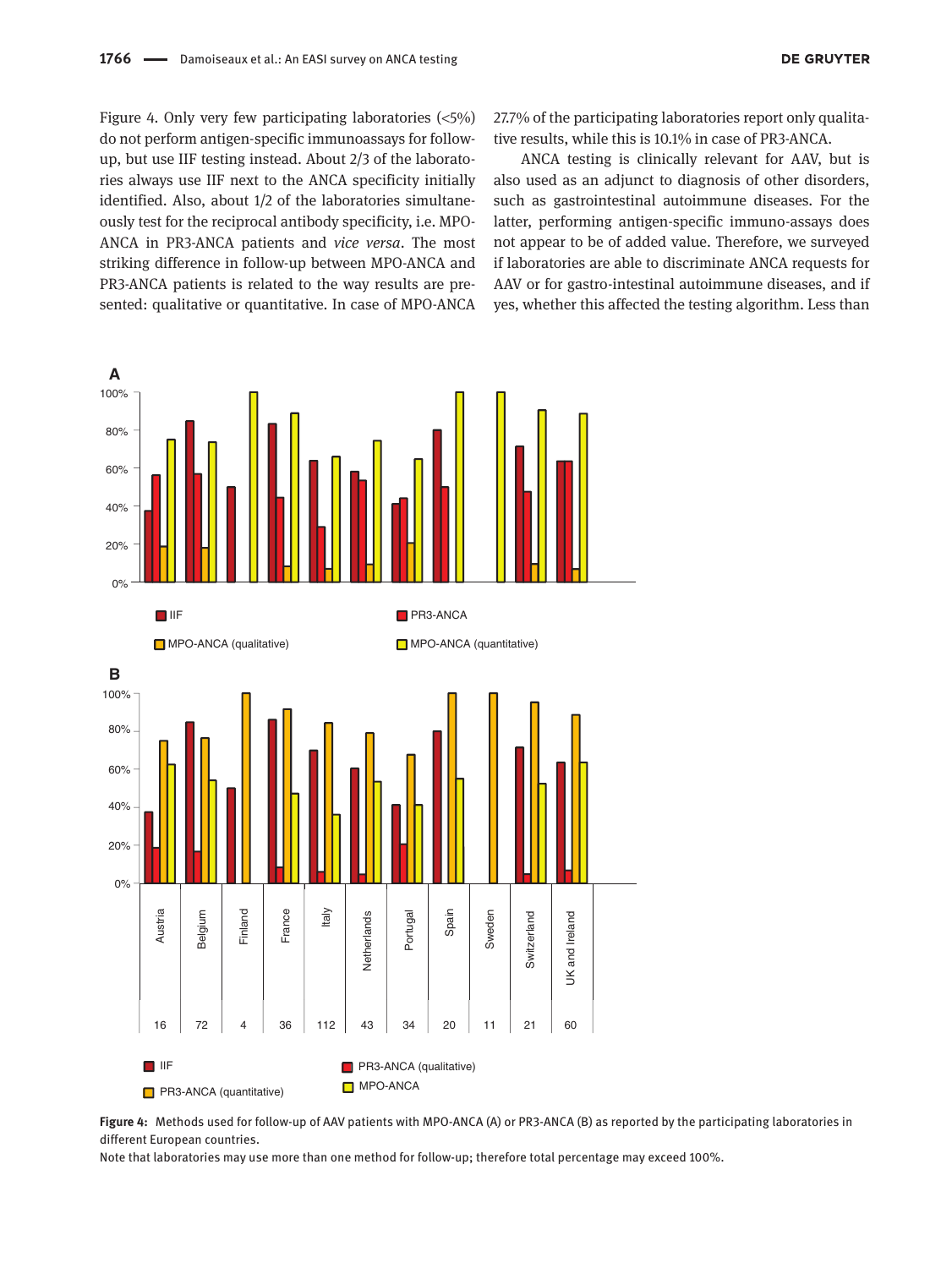half of the participating laboratories ( $n=167$ ; 43.4%) are able to determine the clinical background of the ANCA request, i.e. AAV versus gastroenterology (Figure 3C), and only 26.9% ( $n = 45$ ) of these laboratories consequently use an alternative algorithm. Large differences are observed between the participating countries.

# **Discussion**

In the current study we have presented the results of a questionnaire on testing for ANCA in 12 European countries (EASI survey) as compared to the international consensus on ANCA testing [4, 10]. The results reveal major differences between and within countries. In particular with respect to the use of ANCA IIF testing the laboratories participating in the EASI survey often seem to deviate from the international consensus.

The position of the IIF test in the testing algorithm for AAV has been disputed for many years [30–32]. However, assays have changed substantially over the years and recently the results of a multi-center ANCA study on AAV have suggested that screening for ANCA by IIF is not of added value when using a high-quality antigen-specific immuno-assay [26]. Not all tests are the same, however, and performance of each type of assay would need to be validated or verified in laboratories accredited to ISO 15189 and performance continually monitored in external quality assessment schemes. While performance of MPO- and PR3-ANCA immunoassays in AAV diagnosis has been acknowledged, it may not be true for other disorders, such as autoimmune liver diseases and inflammatory bowel disease. It should be kept in mind, though, that some assays for PR3-ANCA commonly reveal low-positive results in ulcerative colitis [33]. Nevertheless, alternative algorithms for use of antigen-specific immunoassays and IIF have been proposed for AAV and non-AAV, respectively [25, 28]. In order to triage samples for alternative testing algorithms sufficient clinical details and laboratory expertise is required, but the results of our study suggest that this is not the case in a substantial number of laboratories.

The clinical relevance of ANCA testing in non-AAV conditions is controversial. Diagnostic criteria for autoimmune hepatitis do not include ANCA in the diagnostic score, as it was not considered helpful [34]. Similarly, the European evidence-based consensus on the diagnosis and management of ulcerative colitis and Crohn's disease stated that the sensitivity of ANCA, in particular P-ANCA, is far from high enough to justify the use of ANCA testing in routine diagnosis [35, 36], and even that the use of

ANCA in combination with other serologic markers such as anti-*Saccharomyces cerevisiae* antibodies (ASCA) is ineffective at differentiating colonic Crohn's disease from ulcerative colitis [36].

The use of alternative IIF fixatives, i.e. formalin and/ or methanol, has been proposed to better differentiate between ANCA related to AAV versus other (non-)inflammatory conditions, but there is again no consensus on this issue. The results of the recent multi-center ANCA study have revealed that, as compared to only ethanol-fixed slides, the combination of ethanol- and formalin-fixed slides has a significantly better performance for the diagnosis of AAV [37]. However, in this study ANCA requests from gastroenterology were excluded. The use of formalin- (and methanol)-fixed ANCA slides, however, also has contributed to the many different definitions used for ANCA patterns, in particular for P-ANCA and atypical ANCA (data not shown). Therefore, if the use of alternative IIF fixatives is going to be supported, the terminology used for describing the distinct ANCA patterns should be re-addressed in terms of harmonization.

Rapidly progressive glomerulonephritis and pulmonary alveolar hemorrhage are well recognized as clinical manifestations that require early diagnosis and appropriate treatment. This may be facilitated by STAT ANCA testing. For this purpose special test devices are available in multiple assay formats [19, 22, 38–40]. Nevertheless, this option is not offered to the full extent, i.e. 7 days a week, by the majority of laboratories participating in the EASI survey. The respective clinical manifestations harbor a relatively high pre-test probability of AAV, but the pulmonary-renal syndrome is also associated with anti-GBM disease, also known as Goodpasture's disease [41]. As such, it is important that, in case of STAT ANCA testing, anti-GBM antibodies are analyzed simultaneously, because presence of these antibodies would have impact on the treatment protocol. According to our questionnaire results, inclusion of anti-GBM antibodies is not a standard protocol in about half of the participating laboratories (data not shown).

This study provides an important insight into selfreported practice in ANCA diagnostics internationally and adherence to ANCA consensus guidelines. However, the study has some limitations. The timeframe that was used for distributing the questionnaires in the participating countries was different. While most questionnaires were distributed in 2014 and 2015, this was significantly earlier in The Netherlands (2010). Obviously, the ANCA procedures and assays may have changed over time. The external quality control program in The Netherlands has observed that more laboratories have abandoned ANCA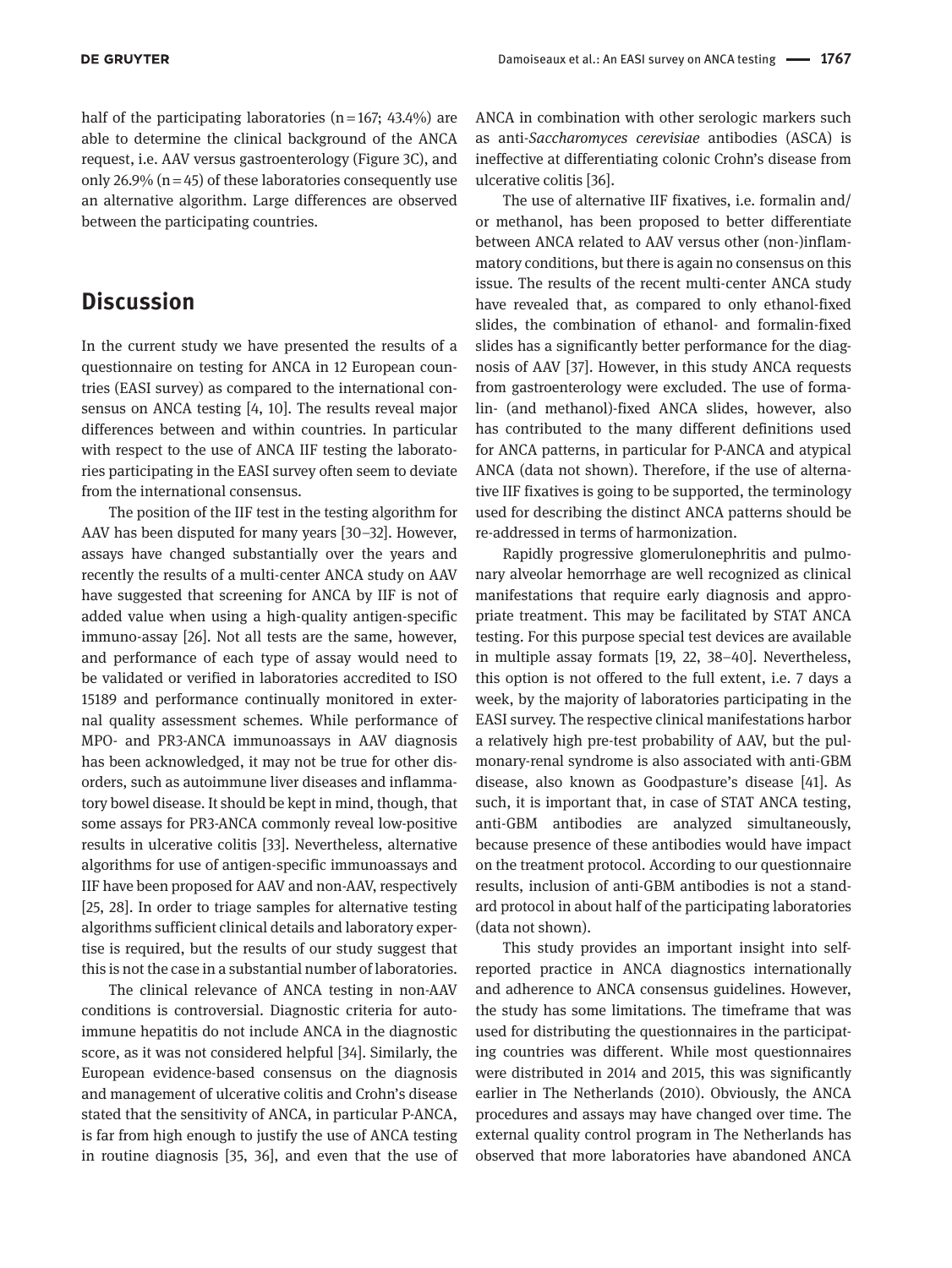IIF over time: in 2014 this had increased from 20% to 40% [28]. This is less of an issue in the UK NEQAS programs (W. Egner, personal communication), so caution is required in generalizing, and there are many external influencers for methodological changes. Furthermore, existing methods have been altered by manufacturers in the same period, e.g. FEIA MPO- and PR3-ANCA were changed from a first generation to a third generation test [25]. Identifying all relevant laboratories to survey has been addressed differently in different countries by necessity. This may not have been equally comprehensive. As always in surveys, some laboratories did not answer all questions. Although this was not a major problem, for calculation of percentages the total number of answers provided was taken as 100%. Finally, at the time the questionnaire was developed, i.e. 2009–2010, some newer technologies were not yet widely available and therefore were not included in the answer options. This holds for instance for the CLIA, which appeared to be very prevalent in Italy. However, the consensus guidelines also predate most of the newer technologies and none of these factors would affect ability to adhere to the guidance as long as ELISA is taken to include other antigen-specific immuno-assay variants. Finally, some differences between countries might be explained by national reimbursement policies and national guidelines. For instance, in Belgium testing for antigen-specific immunoassays is only reimbursed as reflex-test following a positive result in the IIF. The prevalence of individual technologies is likely to be affected by country-specific commercial factors as well.

In conclusion, there are apparent differences in ANCA diagnostics within and between countries which affect adherence to international guidelines. Technological changes may have made updating of the guidance necessary to reflect changes since publication.

The major differences observed are about the use of ANCA IIF in the algorithm, the definitions used for P-ANCA and atypical ANCA IIF pattern, the widespread use of newer technologies supplanting ELISA, the lack of availability of STAT testing, and ability to differentiate between requests in the perspective of AAV versus non-AAV, including gastroenterologic diseases. Harmonization of these issues may improve by two ongoing initiatives: (1) the establishment of a new international consensus on ANCA testing, and (2) the introduction of international standards for both MPO- and PR3-ANCA [42].

**Acknowledgments:** Dr. Caroline Roozendaal (University Medical Center Groningen, The Netherlands) is greatly acknowledged for her help in constructing the original questionnaire. Also, all the members of the national

EASI-teams are acknowledged for their collaboration. In Italy EASI is integrated into the Italian Forum on Autoimmune Disease Research (FIRMA). In Switzerland the EASI activities are covered by the Commission of Laboratory Diagnostics of the Swiss Society for Allergology and Immunology (SSAI). In Spain EASI activities are coordinated by the Spanish Group of Autoimmunity (GEAI). Finally, we also thank all the laboratory specialists who returned the completed questionnaire.

**Author contributions:** All the authors have accepted responsibility for the entire content of this submitted manuscript and approved submission.

**Research funding:** None declared.

**Employment of leadership:** None declared.

**Honorarium:** None declared.

**Competing interests:** None declared.

# **References**

- 1. Cohen Tervaert JW, Damoiseaux J. Antineutrophil cytoplasmic autoantibodies: how are they detected and what is their use for diagnosis, classification and follow-up? Clin Rev Allergy Immunol 2012;43:211–9.
- 2. Radice A, Bianchi L, Sinico RA. Anti-neutrophil cytoplasmic autoantibodies: methodological aspects and clinical significance in systemic vasculitis. Autoimmun Rev 2013;12:487–95.
- 3. Csernok E, Moosig F. Current and emerging techniques for ANCA detection in vasculitis. Nat Rev Rheumatol 2014;10:494–501.
- 4. Savige J, Gillis D, Benson E, Davies D, Esnault V, Falk RJ, et al. International consensus statement on testing and reporting of antineutrophil cytoplasmic antibodies (ANCA). Am J Clin Pathol 1999;111:507–13.
- 5. Choi HK, Liu S, Merkel PA, Colditz GA, Niles JL. Diagnostic performance of antineutrophil cytoplasmic antibody tests for idiopathic vasculitides: metaanalysis with a focus on antimyeloperoxidase antibodies. J Rheumatol 2001;28:1584–90.
- 6. Beauvillain C, Delneste Y, Renier G, Jeannin P, Subra JF, Chevailler A. Antineutrophil cytoplasmic autoantibodies: how should the biologist manage them? Clin Rev Allergy Immunol 2008;35:47–58.
- 7. Kyriakidi KS, Tsianos VE, Karvounis E, Christodoulou DK, Katsanos KH, Tsianos EV. Neutrophil anti-neutrophil cytoplasmic autoantibody proteins: bactericidal increasing protein, lactoferrin, cathepsin, and elastase as serological markers of inflammatory bowel and other diseases. Ann Gastroenterol 2016;29:258–67.
- 8. Liberal R, Mieli-Vergani G, Vergani D. Clinical significance of autoantibodies in autoimmune hepatitis. J Autoimmun 2013;46:17–24.
- 9. Weiner M, Segelmark M. The clinical presentation and therapy of diseases related to anti-neutrophil cytoplasmic antibodies (ANCA). Autoimmun Rev 2016;15:978–82.
- 10. Savige J, Dimech W, Fritzler M, Goeken J, Hagen EC, Jennette JC, et al. Addendum to the International Consensus Statement on testing and reporting of antineutrophil cytoplasmic antibodies.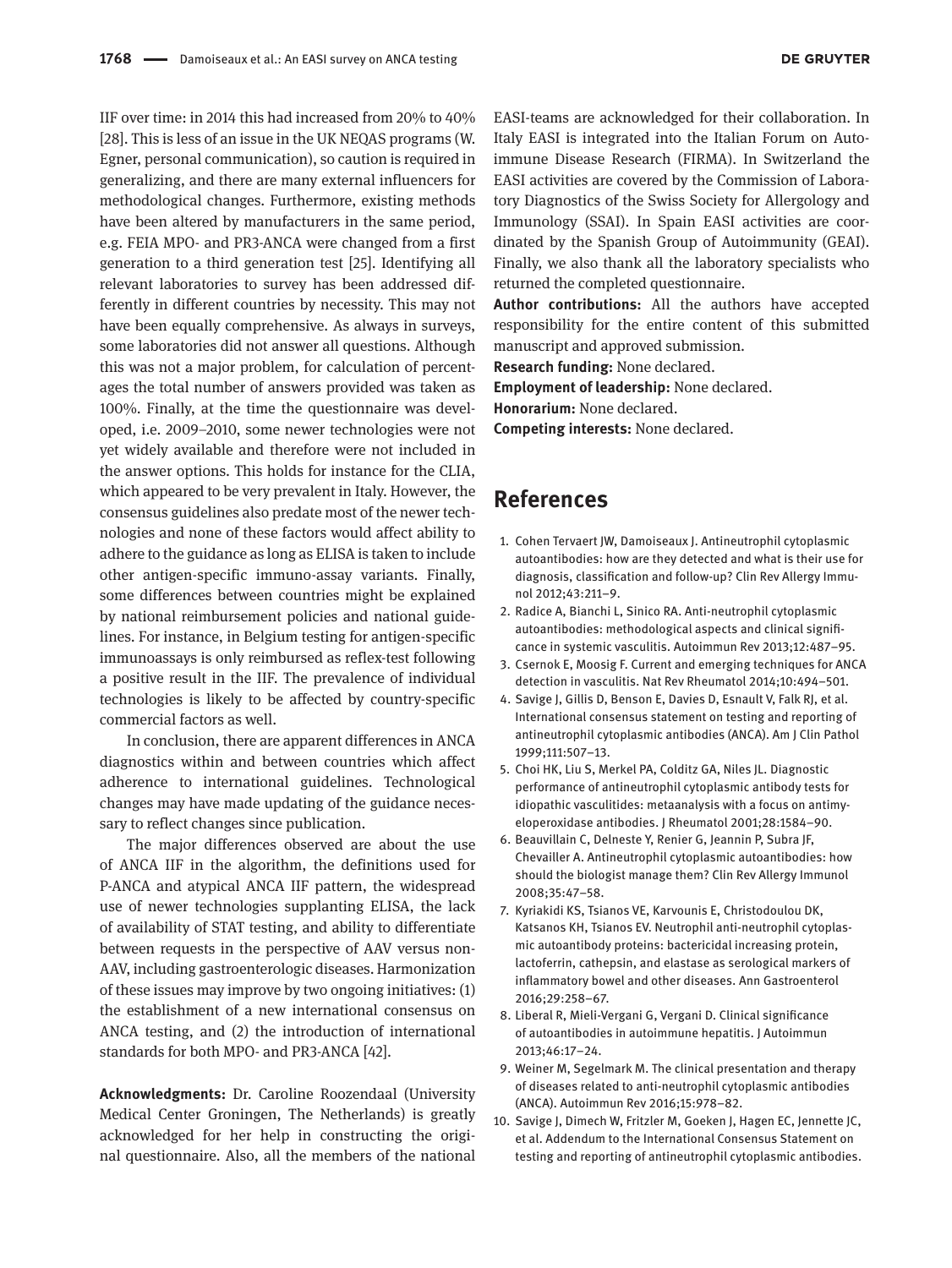Quality control guidelines, comments, and recommendations for testing in other autoimmune diseases. Am J Clin Pathol 2003;120:312–8.

- 11. Westman KW, Selga D, Bygren P, Segelmark M, Baslund B, Wiik A, et al. Clinical evaluation of a capture ELISA for detection of proteinase-3 antineutrophil cytoplasmic antibody. Kidney Int 1998;53:1230–6.
- 12. Csernok E, Holle J, Hellmich B, Cohen Tervaert JW, Kallenberg CG, Limburg PC, et al. Evaluation of capture ELISA for detection of antineutrophil cytoplasmic antibodies directed against proteinase 3 in Wegener's granulomatosis: first results from a multicentre study. Rheumatology (Oxford) 2004;43:174–80.
- 13. Hellmich B, Csernok E, Fredenhagen G, Gross WL. A novel high sensitivity ELISA for detection of antineutrophil cytoplasm antibodies against proteinase-3. Clin Exp Rheumatol 2007;25 (1 Suppl 44):S1–5.
- 14. Damoiseaux J, Dähnrich C, Rosemann A, Probst C, Komorowski L, Stegeman CA, et al. A novel enzyme-linked immunosorbent assay using a mixture of human native and recombinant proteinase-3 significantly improves the diagnostic potential for antineutrophil cytoplasmic antibody-associated vasculitis. Ann Rheum Dis 2009;68:228–33.
- 15. Roggenbuck D, Buettner T, Hoffmann L, Schmechta H, Reinhold D, Conrad K. High-sensitivity detection of autoantibodies against proteinase-3 by a novel thirdgeneration enzyme-linked immunosorbent assay. Ann NY Acad Sci 2009;1173:41–6.
- 16. Damoiseaux J, Vaessen M, Knapen Y, Csernok E, Stegeman CA, Van Paassen P, et al. Evaluation of the FIDIS vasculitis multiplex immunoassay for diagnosis and follow-up of ANCA-associated vasculitis and Goodpasture's disease. Ann NY Acad Sci 2007;1109:454–63.
- 17. Trevisin M, Pollock W, Dimech W, Savige J. Evaluation of a multiplex flow cytometric immunoassay to detect PR3- and MPO-ANCA in active and treated vasculitis, and in inflammatory bowel disease (IBD). J Immunol Methods 2008;336:104–12.
- 18. Kaul R, Johnson K, Scholz H, Marr G. Performance of the BioPlex 2200 Autoimmune Vasculitis kit. Autoimmun Rev 2009;8:224–7.
- 19. Mahler M, Radice A, Yang W, Bentow C, Seaman A, Bianchi L, et al. Development and performance evaluation of novel chemiluminescence assays for detection of anti-PR3 and anti-MPO antibodies. Clin Chim Acta 2012;413:719–26.
- 20. Damoiseaux JG, Slot MC, Vaessen M, Stegeman CA, Van Paassen P, Tervaert JW. Evaluation of a new fluorescent-enzyme immunoassay for diagnosis and follow-up of ANCA-associated vasculitis. J Clin Immunol 2005;25:202–8.
- 21. Sinico RA, Radice A, Corace C, DI Toma L, Sabadini E. Value of a new automated fluorescence immunoassay (EliA) for PR3 and MPO-ANCA in monitoring disease activity in ANCA-associated systemic vasculitis. Ann NY Acad Sci 2005;1050:185–92.
- 22. Rutgers A, Damoiseaux J, Roozendaal C, Limburg PC, Stegeman CA, Tervaert JW. ANCA-GBM dot-blot: evaluation of an assay in the differential diagnosis of patients presenting with rapidly progressive glomerulonephritis. J Clin Immunol 2004;24:435–40.
- 23. Damoiseaux J, Steller U, Buschtez M, Vaessen M, Rosemann A, van Paassen P, et al. EUROPLUS ANCA BIOCHIP mosaic: PR3 and MPO antigen microdots improve the laboratory diag-

nostics of ANCA-associated vasculitis. J Immunol Methods 2009;348:67–73.

- 24. Sowa M, Grossmann K, Knütter I, Hiemann R, Röber N, Anderer U, et al. Simultaneous automated screening and confirmatory testing for vasculitis-specific ANCA. PLoS One 2014;9:e107743.
- 25. Avery TY, Bons J, van Paassen P, Damoiseaux J. Diagnostic ANCA algorithms in daily clinical practice: evidence, experience, and effectiveness. Lupus 2016;25:917–24.
- 26. Damoiseaux J, Csernok E, Rasmussen N, Moosig F, van Paassen P, Baslund B, et al. Detection of antineutrophil cytoplasmic antibodies (ANCAs): a multicentre European Vasculitis Study Group (EUVAS) evaluation of the value of indirect immunofluorescence (IIF) versus antigen-specific immunoassays. Ann Rheum Dis 2017;76:647–53.
- 27. Shoenfeld Y, Cervera R, Haass M, Kallenberg C, Khamashta M, Meroni PL, et al. EASI – the European Autoimmunity Standardisation Initiative. Ann NY Acad Sci 2007;1109:138–44.
- 28. Molen RG van der, Roozendaal C, Damoiseaux JG. Detection of ANCA in Dutch laboratories: clinical practice in relation to the international consensus and national guidelines (In Dutch). Ned Tijdschr Klin Chem Labgeneesk 2014;39:19–24.
- 29. Wiik A. Delineation of a standard procedure for indirect immunofluorescence detection of ANCA. APMIS Suppl 1989;6:12–3.
- 30. Russel KA, Wiegert E, Schroeder DR, Homburger HA, Specks U. Detection of anti-neutrophil cytoplasmic antibodies under actual clinical testing conditions. Clin Immunol 2002;103:196–203.
- 31. Tervaert JW, Damoiseaux J. Fifty years of antineutrophil cytoplasmic antibodies (ANCA) testing: do we need to revise the international consensus statement on testing and reporting on ANCA? APMIS Suppl 2009;127:55–9.
- 32. Vermeersch P, Vervaeke S, Blockmans D, Van Hoovels L, Mariën G, Vanmaele H, et al. Determination of anti-neutrophil cytoplasmic antibodies in small vessel vasculitis: comparative analysis of different strategies. Clin Chim Acta 2008;397:77–81.
- 33. Mahler M, Bogdanos D, Pavlidis P, Fritzler MJ, Csernok E, Damoiseaux J, et al. PR3-ANCA: a promising biomarker for ulcerative colitis with extensive disease. Clin Chim Acta 2013;424:267–73.
- 34. Lohse AW. Diagnostic criteria for autoimmune hepatitis: scores and more. Dig Dis 2015;33 Suppl 2:47–52.
- 35. Stange EF, Travis SP, Vermeire S, Reinisch W, Geboes K, Barakauskiene A, et al. European evidence-based consensus on the diagnosis and management of ulcerative colitis: definitions and diagnosis. J Crohn's Colitis 2008;2:1–23.
- 36. Assche G van, Dignass A, Panes J, Beaugerie L, Karagiannis J, Allez M, et al. The second European evidence-based consensus on the diagnosis and management of Crohn's disease: definitions and diagnosis. J Crohn's Colitis 2010;4:7–27.
- 37. Csernok E, Damoiseaux J, Rasmussen N, Hellmich B, van Paassen P, Vermeersch P, et al. Evaluation of automated multiparametric indirect immunofluorescence assays to detect antineutrophil cytoplasmic antibodies (ANCA) in granulomatosis with polyangiitis (GPA) and microscopic polyangiitis (MPA). Autoimmun Rev 2016;15:736–41.
- 38. Westman KW, Bygren PG, Eilert I, Wiik A, Wieslander J. Rapid screening assay for anti-GBM antibody and ANCAs; an important tool for the differential diagnosis of pulmonary renal syndromes. Nephrol Dial Transplant 1997;12:1863–8.